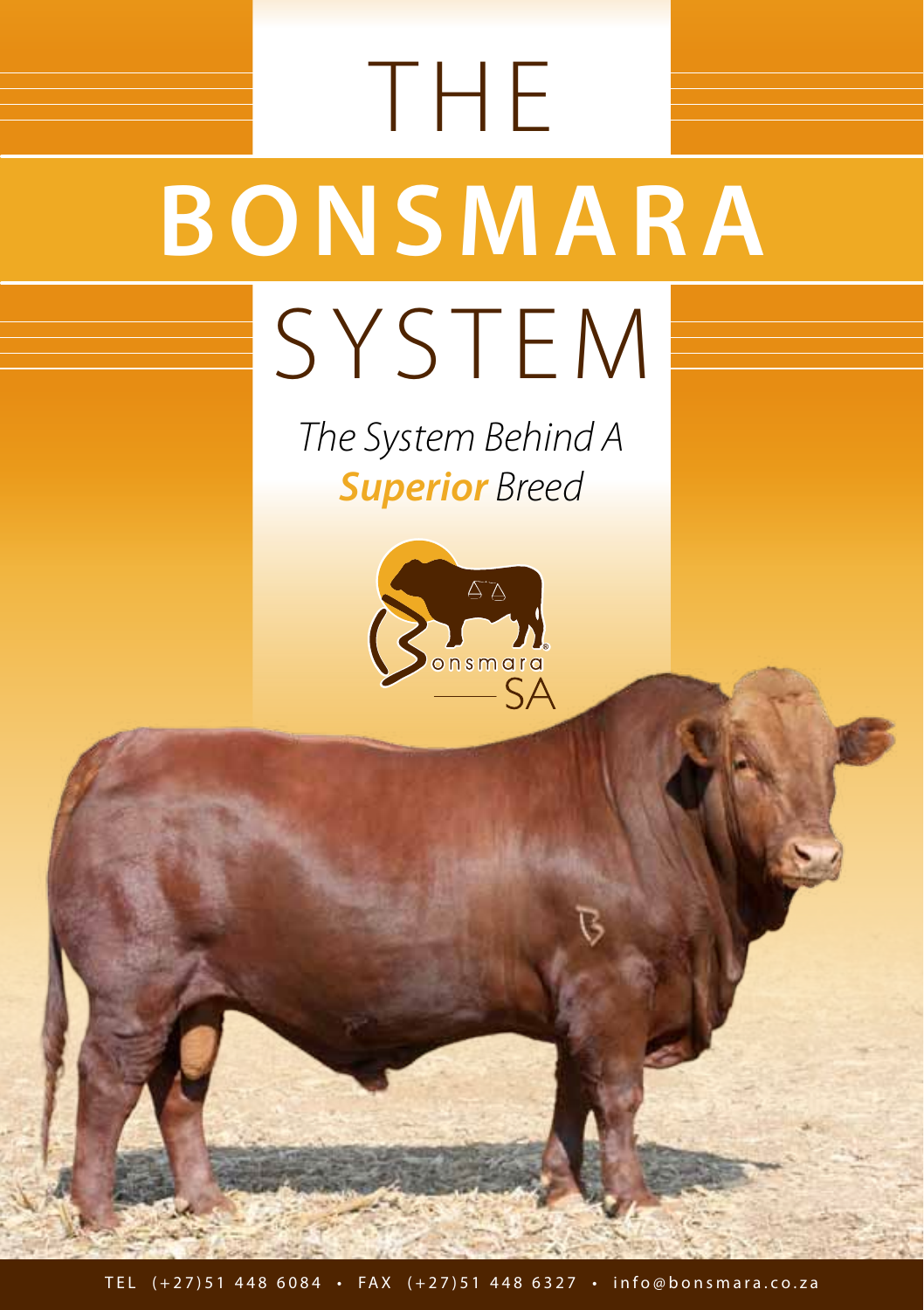### **Development of Bonsmara**

**T** he Bonsmara is the only beef breed in the world created through a well documented crossbreeding programme with the aid of objectively recorded performance data. Visual evaluation according to norms for functional efficiency are also strictly applied.

Bonsmara was bred at the Mara and Messina Research stations between 1937 to 1963 by scientists under the watchful eye of Prof Jan Bonsma. The name Bonsmara was derived from Prof Bonsma's surname and Mara, where the first crossbred calves were born. Prof Bonsma and his colleagues constantly exercised crossbreeding experiments in about 20 commercial herds in different parts of South Africa, to finally establish the best performing crossbreed sample, 5/8 Afrikaner and 3/8 Exotic Hereford/Shorthorn.

The first Bonsmara bulls were made available to commercial cattle breeders in the 1950's and soon were widely spread across South Africa and the rest of the world. This led to the formation of the Bonsmara Breeders Society in 1964. Other African countries which promptly accepted Bonsmara were Namibia, Uganda, Zimbabwe, Botswana and Zambia and the beef cattle industries of Argentina, Australia, Brazil, Paraguay, Colombia, USA and Uruguay.

Strict selection for economic traits such as fertility, milk production, growth and adaptability are still practiced. This has contributed to the reality that Bonsmara proudly succeeded in becoming the strongest and most professionally administered beef breed in South Africa. Bonsmara, the most prominent of beef breeds in South Africa, currently have more than 120 000 registered Bonsmara cattle.

### **Bonsmara Mission**

While totally dependant on our Creator, the Bonsmara Cattle Breeders' Society endeavors to be the leader in the beef cattle industry and to serve producers in South Africa and the rest of the world by:

- **Acting with credibility and integrity at all times.**
- **Promoting scientific, biological and economic efficiency.**
- **Promoting practical and efficient production methods. Supplying superior, market-related** breeding material to the industry.
- **No** Supplying affordable, quality beef to all consumers.

Through these actions, the Bonsmara Cattle Breeders' Society strives to make a positive contribution to the promotion of a balanced, environmentally friendly beef-cattle industry, which will benefit the population as a whole and support its members in viable business undertakings.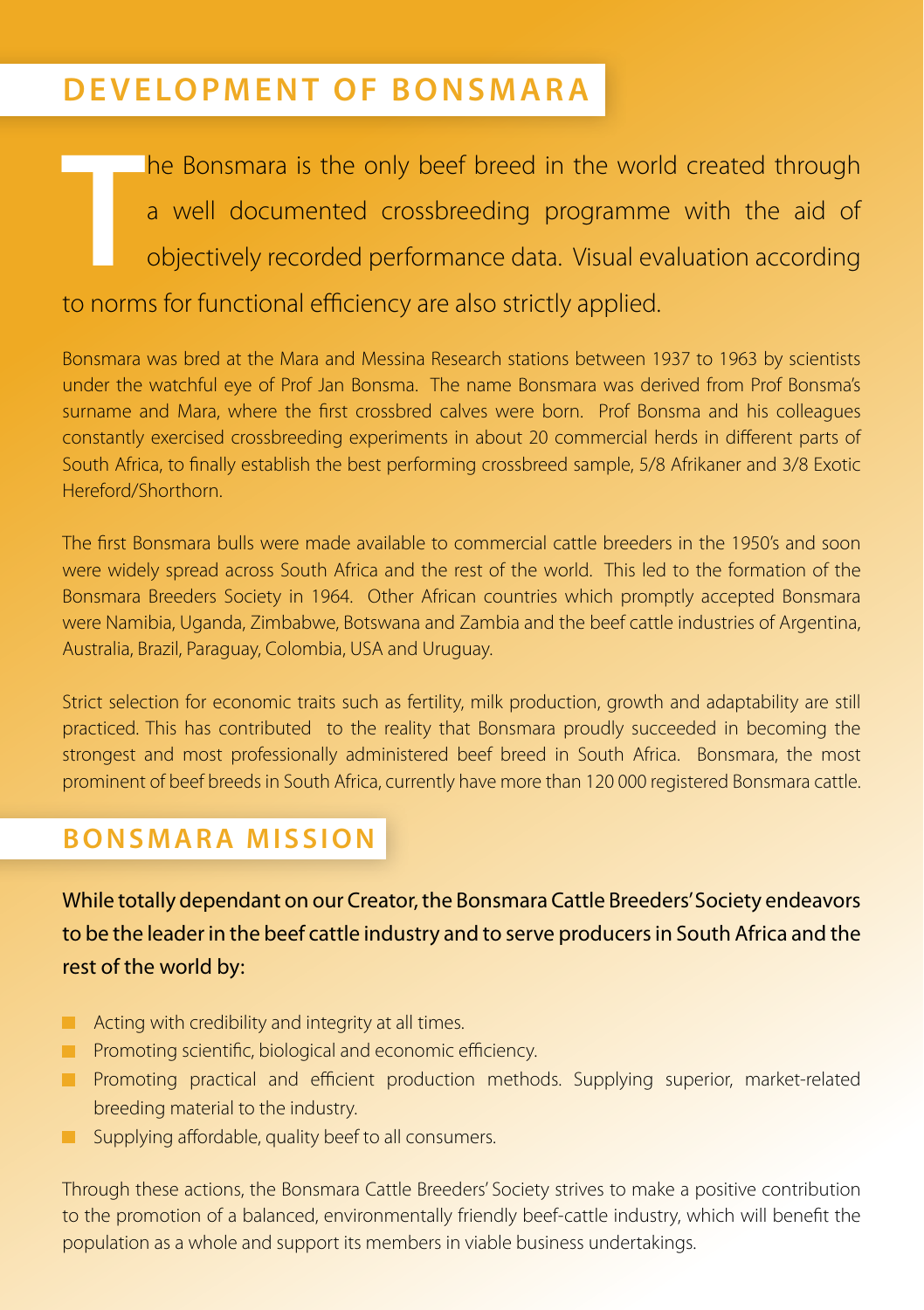## A Bonsmara Bull is ...

Registered with **SA Studbook** Performance tested by **ARC** Approved by **Bonsmara Inspectors** Branded with a  $\bigotimes$  on the right shoulder  $\blacksquare$ 

## Buy ( branded Bonsmara **Bulls!!**

Bonsmara, the first beef cattle breed qualifying to register as proudly South African.

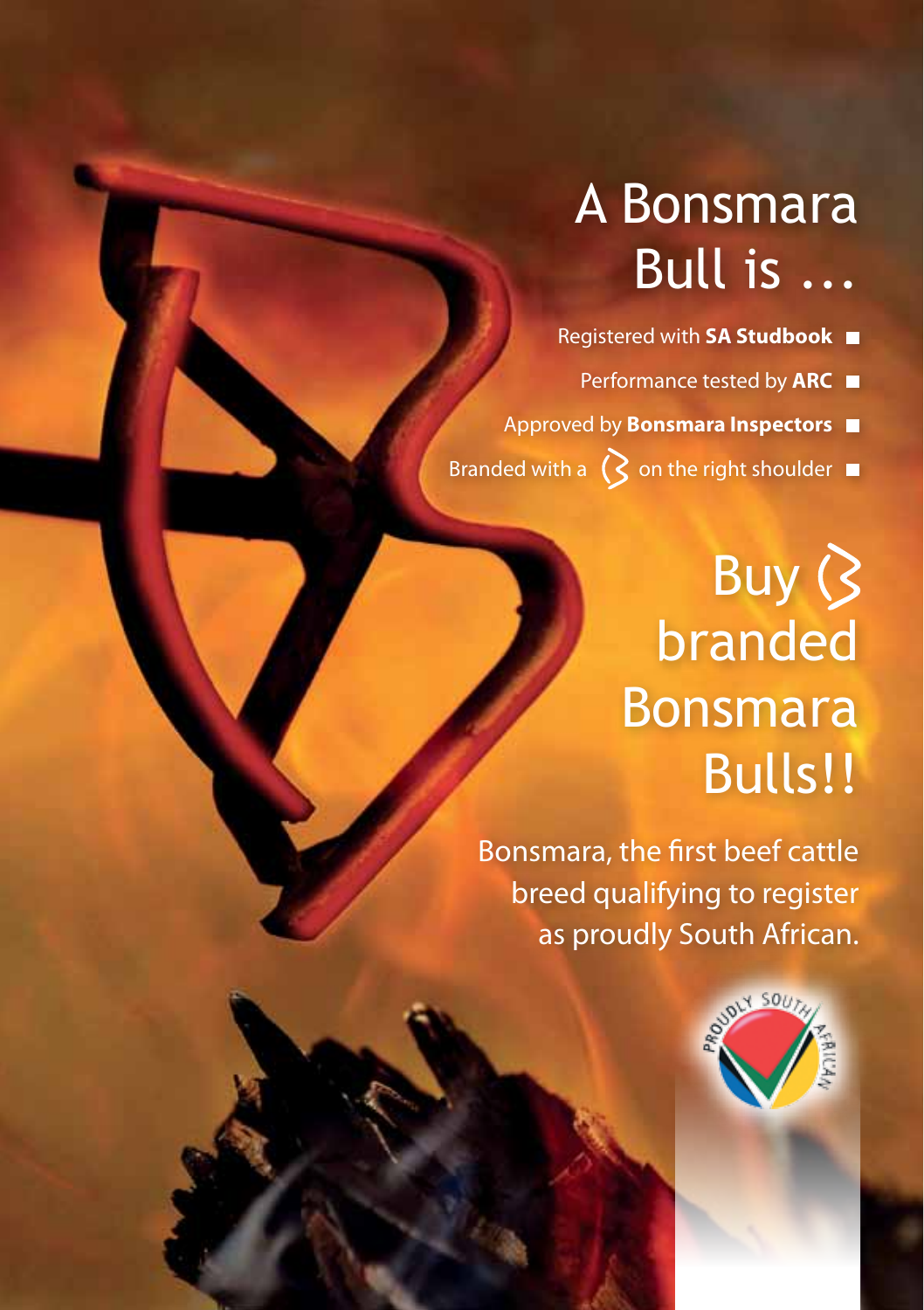### **Features and characteristics of the Bonsmara**

### GOOD ADAPTABILITY ON THE VELD

For more cost effective production off the veld. Bonsmara was the first breed to inspect cattle with their production records. All Bonsmara cattle are inspected at breeding age and any not showing good veld adaptability, are rejected.

### Well adapted Bonsmara animals can be identified by the following:

- Smooth coated in summer:
- well pigmented eyes, udders and hooves;
- • strong constitution and
- • sound feet and legs

### *Any animal with structural defects or those that are functionally inefficient, are culled.*

### **GOOD MOTHERING ABILITY**

As a result of intensive selection, calves are produced off the veld at very low cost.

### Listed below are some of the most important mothering abilities:

- Early puberty Bonsmara grow fast, mature early and breed at 12 18 months of age.
- Ease of calving Bonsmara are known for their ease of calving, which is also of value in crossbreeding.
- Superior fertility This important trait is maintained by strict selection standards.
- • Good milking ability Due to this factor, high weaning masses are attained.
- Low mortality Calves are highly resistant to tick-borne diseases.

### GOOD GROWTH UNDER INTENSIVE AND EXTENSIVE CONDITIONS

### GOOD CARCASS

Bonsmaras round off very well (in feedlots and on the veld) with best grades at a young age.

### DISPOSITION (TEMPERAMENT)

• Bonsmara are docile animals, easy to handle and as a result require less labour.

### CROSSBREEDING

• Bonsmara plays an important role in any crossbreeding programme.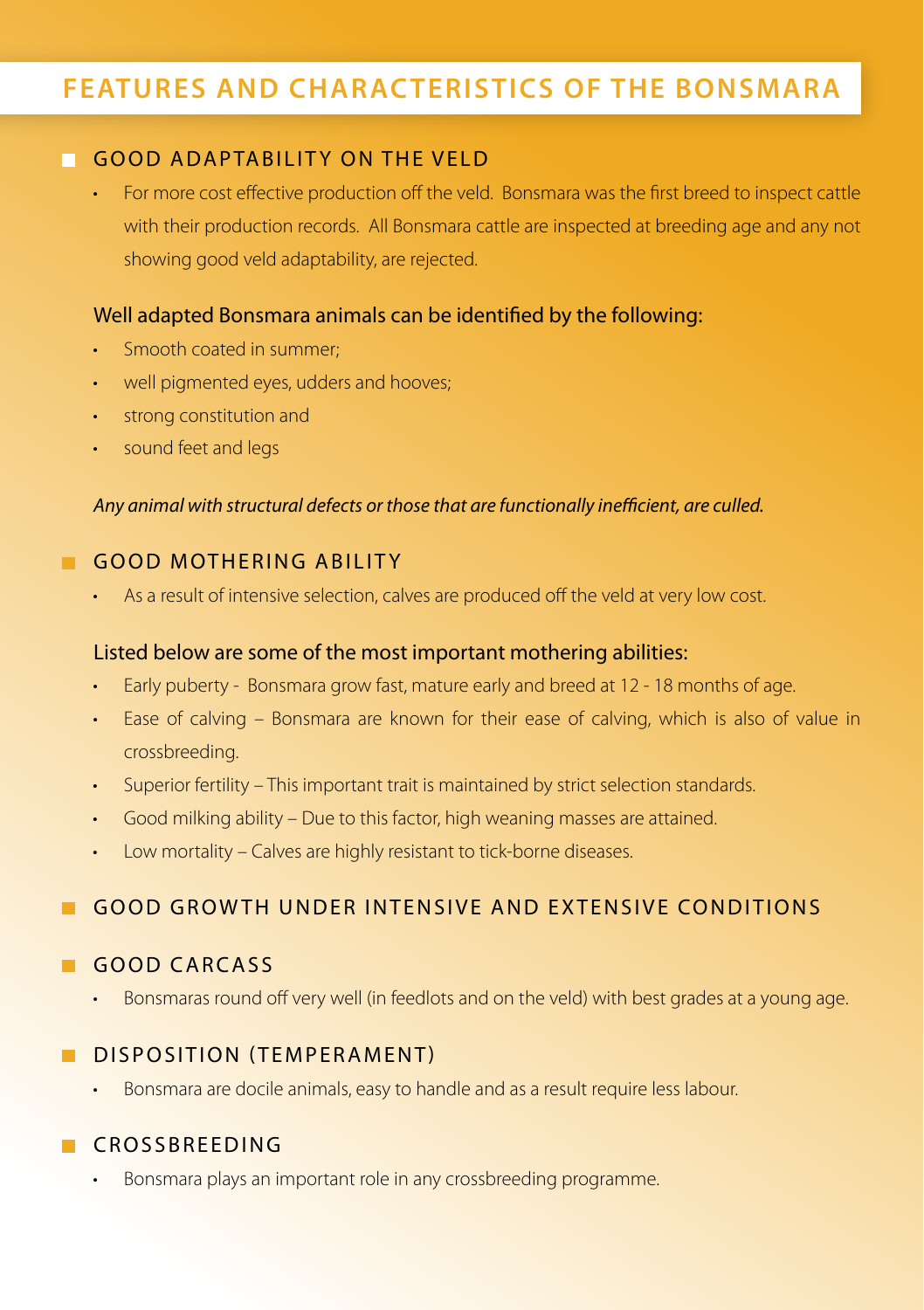# BULL CORMATION GUIDE U LL C ON F O R M A T ION G UID E



This conformation guide was compiled by Hartebeestloop Bonsmaras, Namibia. This conformation guide was compiled by Hartebeestloop Bonsmaras, Namibia.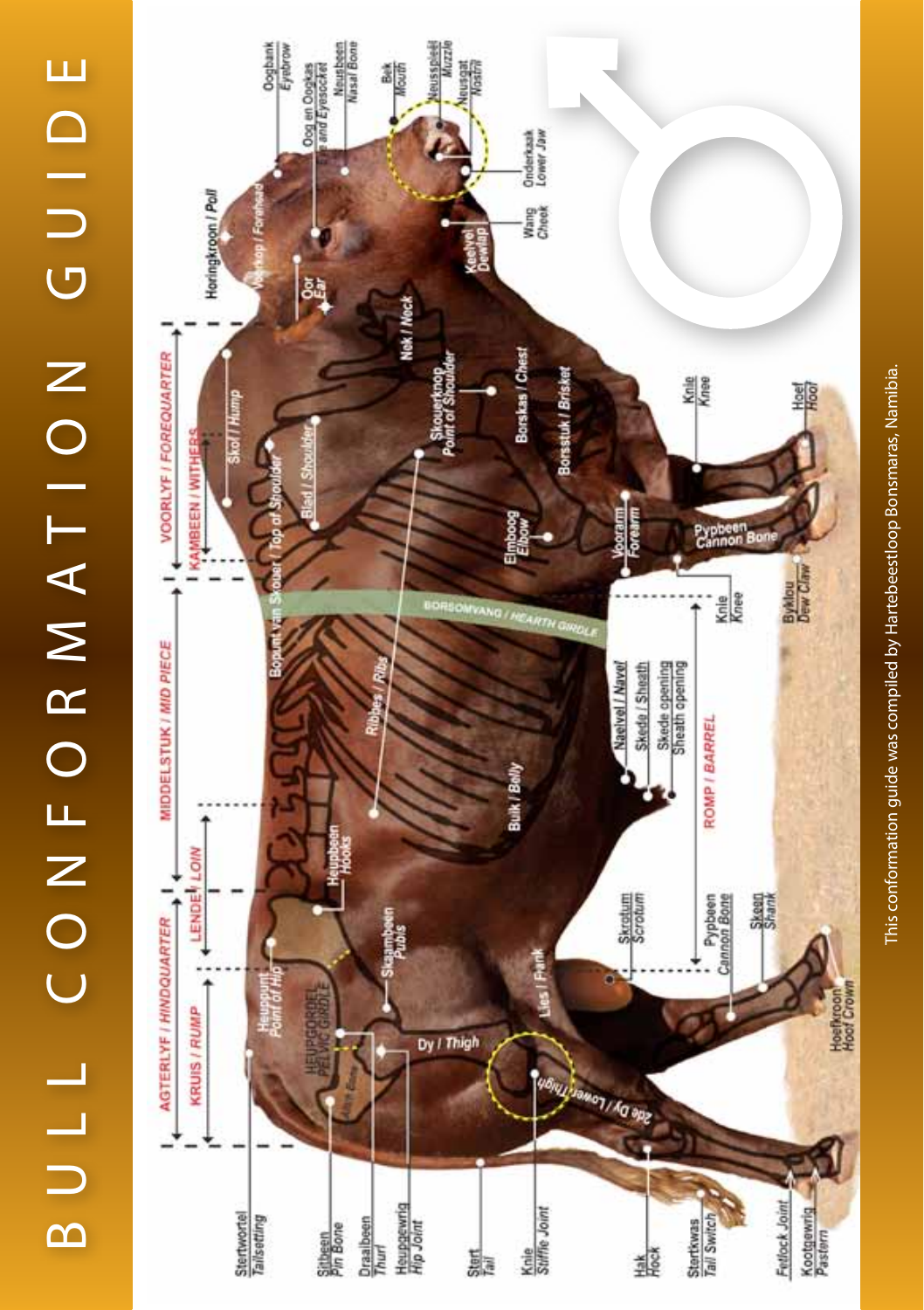## COW CONFORMATION GUIDE O W C ON F O R M A T ION G UID E

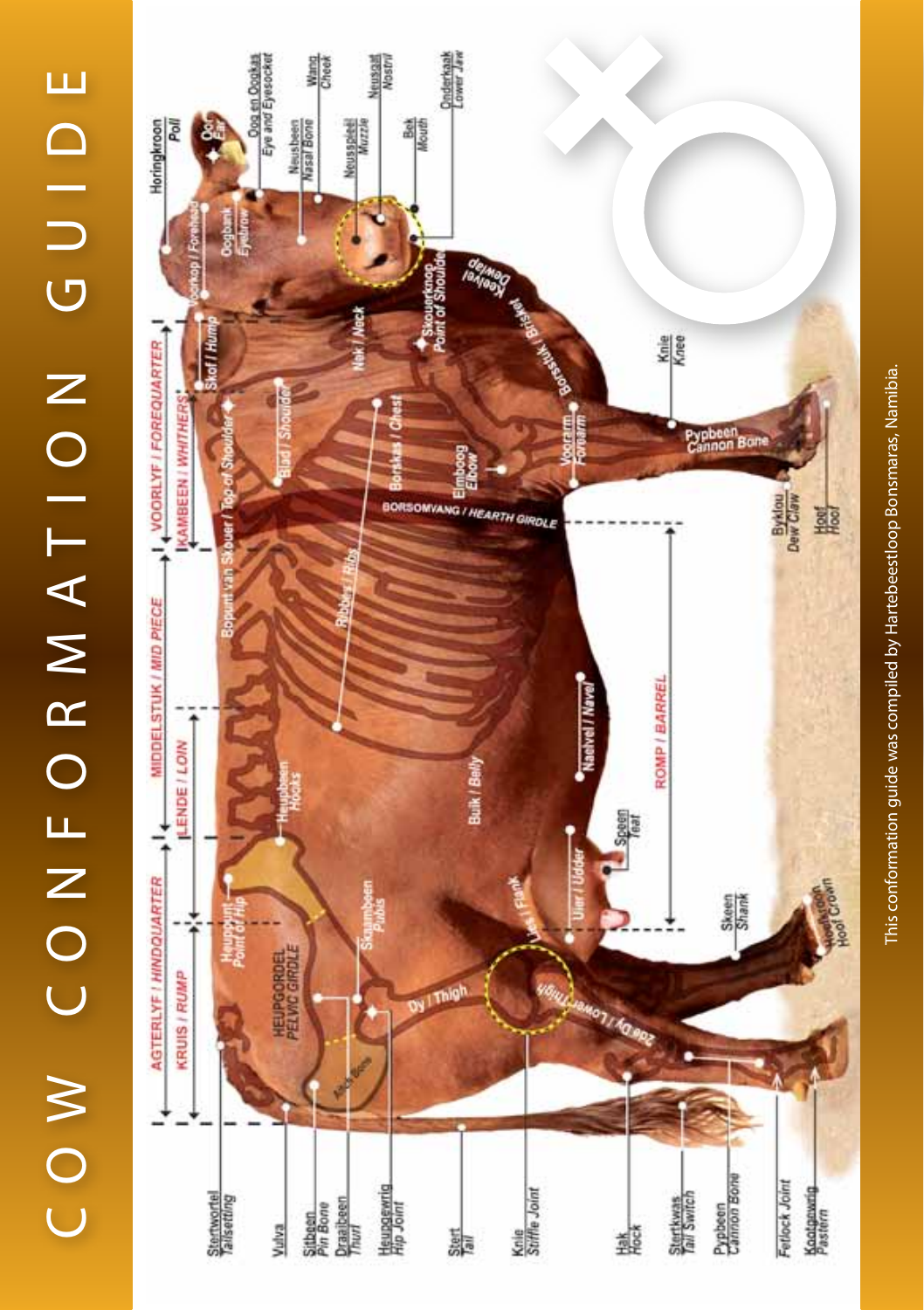### **The role of Bonsmara**

The development and implementation of the Bonsmara System over many years, has scientifically moulded the breed to become the benchmark in breeding. Today the breed plays an important role in:

### **STUD BREEDING**

Bonsmara is ideally suited to South African conditions. The purpose of stud breeding as seen by the Bonsmara Cattle Breeders' Society, is to satisfy the needs of the commercial breeders. Bonsmara is also setting the pace by breeding cattle to perform in all environments by using scientific selection procedures.

### **CROSS BREEDING**

Bonsmara bulls cross extremely well with a variety of breeds and types. Commercial breeders who continue to use Bonsmara Bulls will not forfeit productivity after the first cross. In fact, Bonsmara is a synthetic breed that performs extremely well in cross breeding programs.

### **FEEDLOT PERFORMANCE**

Bonsmara has proved to be a popular breed for the feedlot market. Bonsmara's feedlot performance is highly economical, their temperament is suited for the feedlot and tender meat of high quality is produced. Carcasses grade well from veld or feedlot, with high dressing percentages, even fat deposition, marbling and excellent muscle to bone ratio.

### **The Bonsmara System**

The Bonsmara system is unique and the strict implementation thereof with a competent staff component contributes largely to the position of the breed in the beef industry.

### The System relies on four factors:

- Genetic material a large gene pool;
- $\blacksquare$  efficient machinery to select the best genetic material;
- $\Box$  competent marketing for efficient marketing strategy;
- dedicated manpower coordinating all aspects of breeding.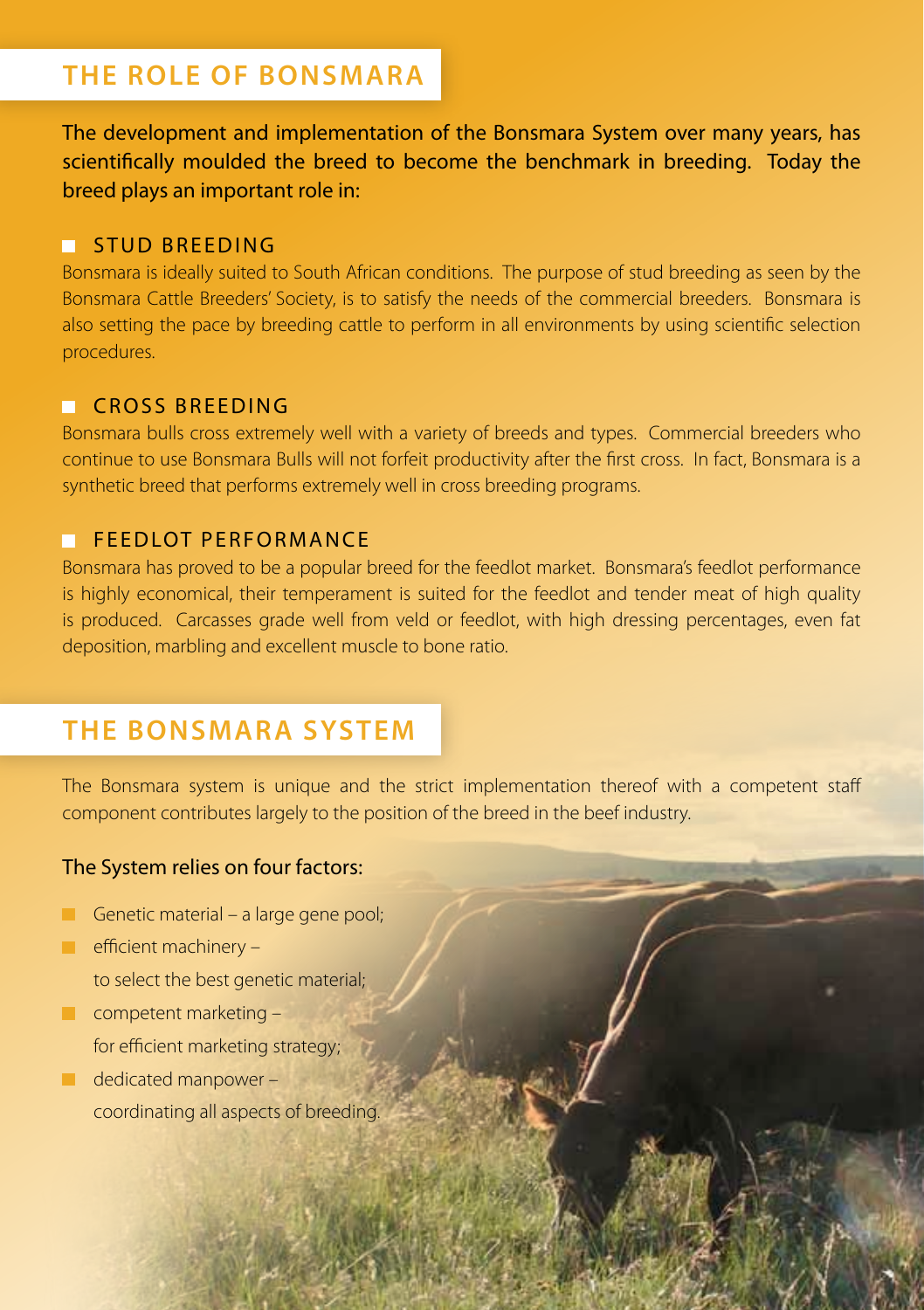### **Genetic Material**

### **THE APPENDIX SYSTEM**

Specially selected basis cows provide an important genetic base from relatively inexpensive commercial cows. These cows are selected by Bonsmara inspectors according to minimum breed standards. The cows are mated to S.P. registered Bonsmara bulls.



### LARGE COW HERDS

• A large population is essential for effective herd improvement. Genetic improvement is limited in small herds. For this reason a minimum of 20 cows is a prerequisite for Bonsmara breeding. Bonsmara have the largest average herd size in comparison to all other breeds in South Africa.

### COW NUMBERS

• Rapid expansion gives momentum to the breed and also provides a large population for stricter selection. The increase in cow numbers is illustrated below:

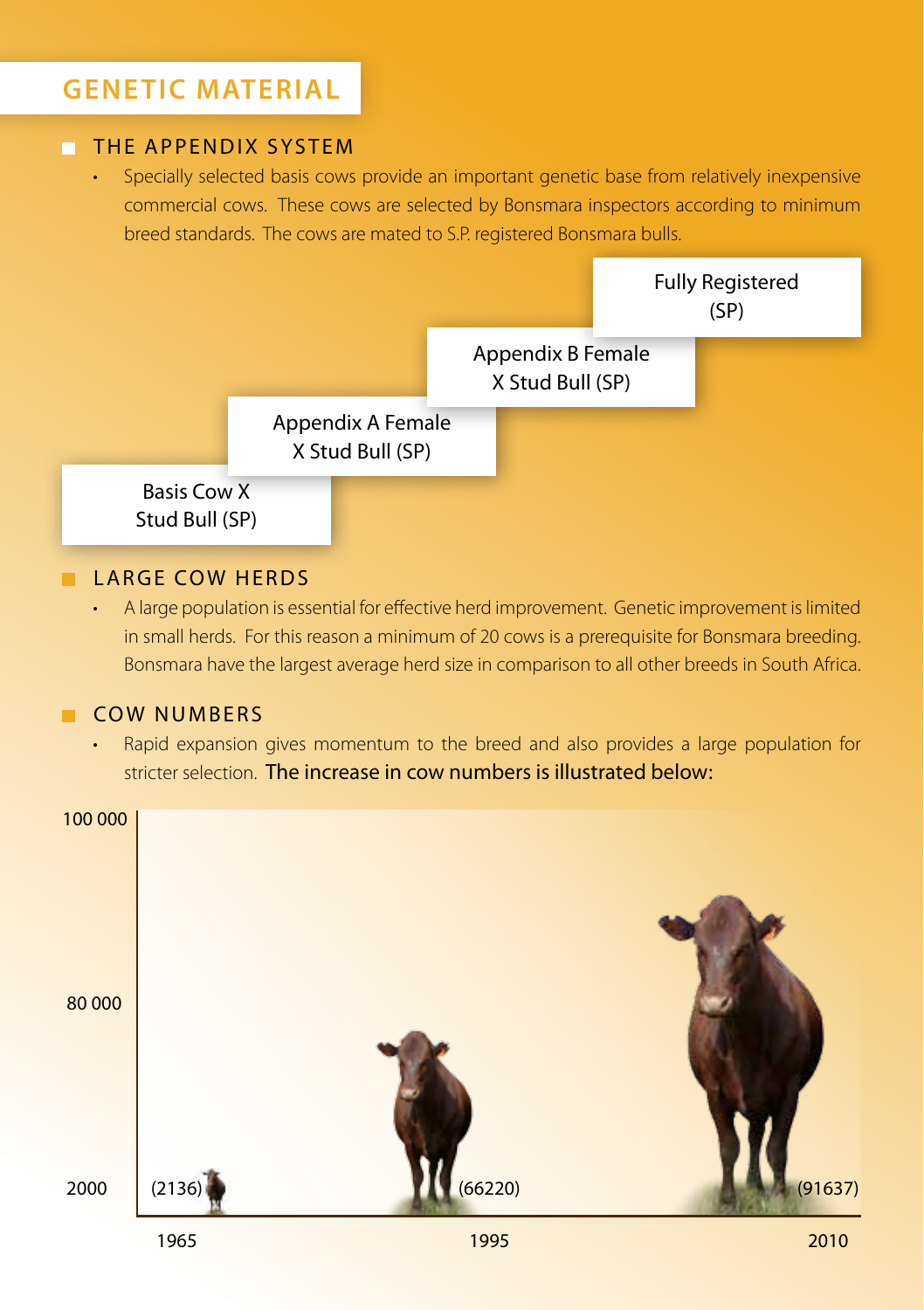*Bonsmara, the benchmark breed.* **Invest in dedicated breeding and a well proven system.**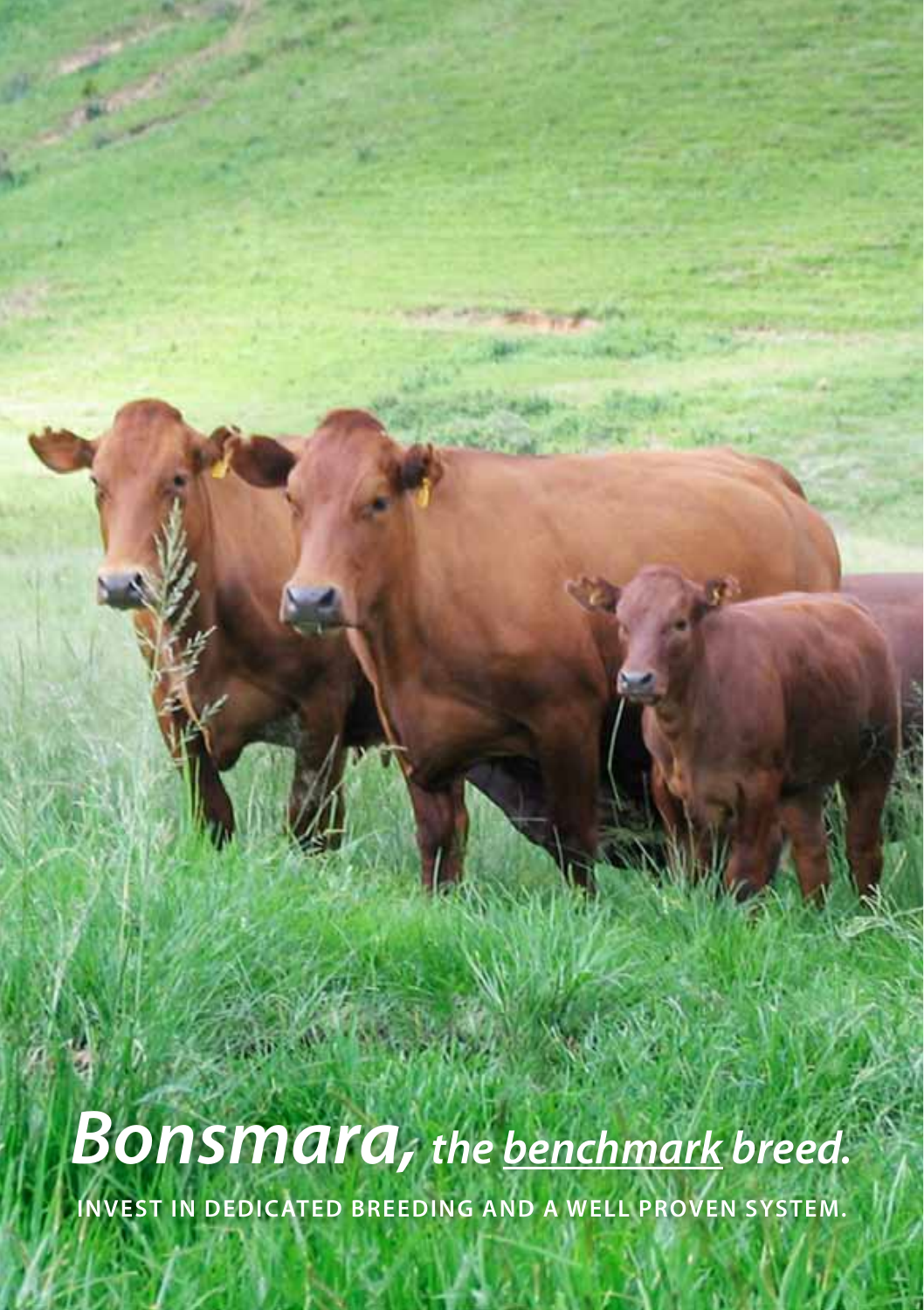### SELECTED BULL POWER

Bonsmara bulls are subjected to phase C and/or D growth tests in large numbers. The use of such performance selected Bonsmara bulls has contributed progressively to the improvement in growth and feed efficiency in commercial herds.

### Artificial Insemination (AI)

The society controls the practice of AI in Bonsmara herds in accordance with the "Livestock" Improvement Act of 1998". A wide variety of genetics are available through AI approved bulls. All AI-bulls have to meet minimum performance standards, they are approved by the Breed Society's AI - committee and two senior breed inspectors.

### **Machinery**

### SCIENTIFIC BREEDING POLICY

• The Bonsmara breeding policy is compiled in cooperation with leading animal scientists and geneticists. Performance testing is compulsory and all animals have been weighed and full records have been kept since the early years. The breeding system, based on performance testing, has resulted in improved production.

### **MINIMUM BREED STANDARDS**

- A heifer must calve before or at the age of 39 months for the first time.
- A calving interval may not exceed 790 days.
- Minimum number of calves a cow must produce by a certain age is noted below:

| Age               | Min.<br>No. Calves | Max.<br>ICP (Days) |
|-------------------|--------------------|--------------------|
| 3 years 3 months  | 1                  |                    |
| 5 years 3 months  | 2                  | 790                |
| 6 years 3 months  | 3                  | 578                |
| 8 years 3 months  | $\overline{4}$     | 628                |
| 9 years 3 months  | 5                  | 563                |
| 11 years 3 months | 6                  | 596                |
| 12 years 3 months | 7                  | 558                |
| 14 years 3 months | 8                  | 582                |
| 15 years 3 months | 9                  | 555                |
| 17 years 3 months | 10                 | 575                |

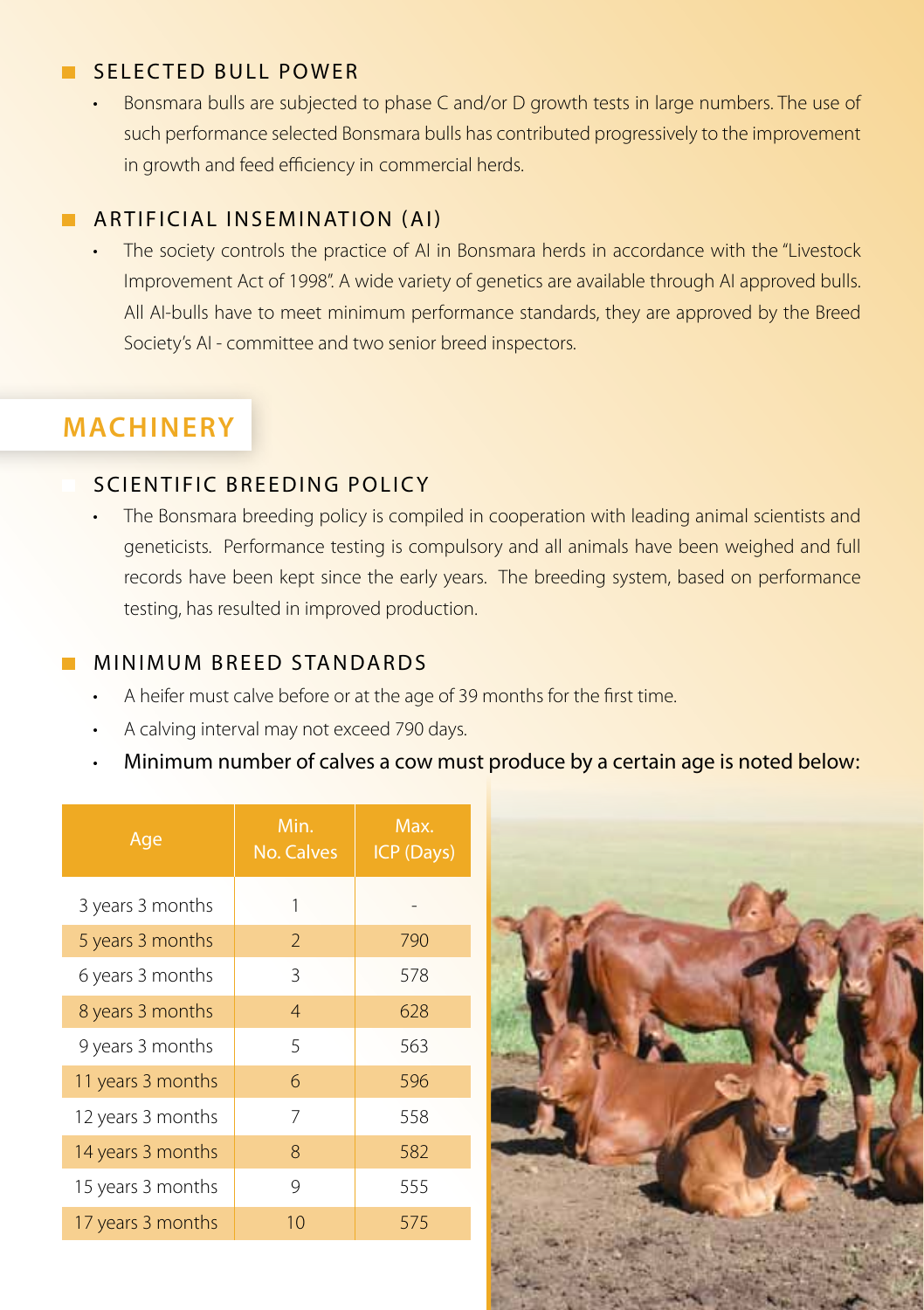- • A cow must rear at least two of any three consecutive calves (up to weaning age).
- A cow may not wean more than two calves with an index below 90. Once a cow has weaned three calves with an index below 90, she will be culled.

### **BULLS**

### For phases A & B

- • Minimum wean index of 90
- Minimum 12 month index of 90
- Minimum 18 month index of 90

### or for phases C & D

- Minimum wean index of 90
- $Minimum$  ADG index of 90
- Minimum corrected scrotum 305(mm)



• A lot of emphasis is placed on the functional appearance of the animal. All animals are inspected at completion of the test and all animals that fail the inspection must be slaughtered.

### **COMPULSORY COMPUTER VERIFICATION**

### - The Bonsmara society relies on computers and specially developed computer programs for the following reasons:

- • To computerise all its animal records.
- For the application of the minimum standards and especially to identify cows with below standard performance that are then culled.
- Verifying and approving data for sales catalogues.
- To cope with administrative work.

### **INSPECTION SERVICE**

- The success and uniqueness of the Bonsmara inspection system lies in the fact that we use our own breeders as inspectors. They in turn train young breeders (juniors), who accompany them to the farms for the most practical and hands on herd selections. Inspectors are rotated regularly. All animals are inspected at breeding age. They are visually appraised for functional efficiency together with their official performance data. Animals that do not meet the performance standards are culled. All rejected bulls are slaughtered.

### **MARKETING**

### **SALES UNDER AUSPICES OF BREED SOCIETY**

Sales held under the auspices of the society are arranged by clubs and private breeders. All animals are visually screened by society inspectors and performance data in catalogues is verified by the office.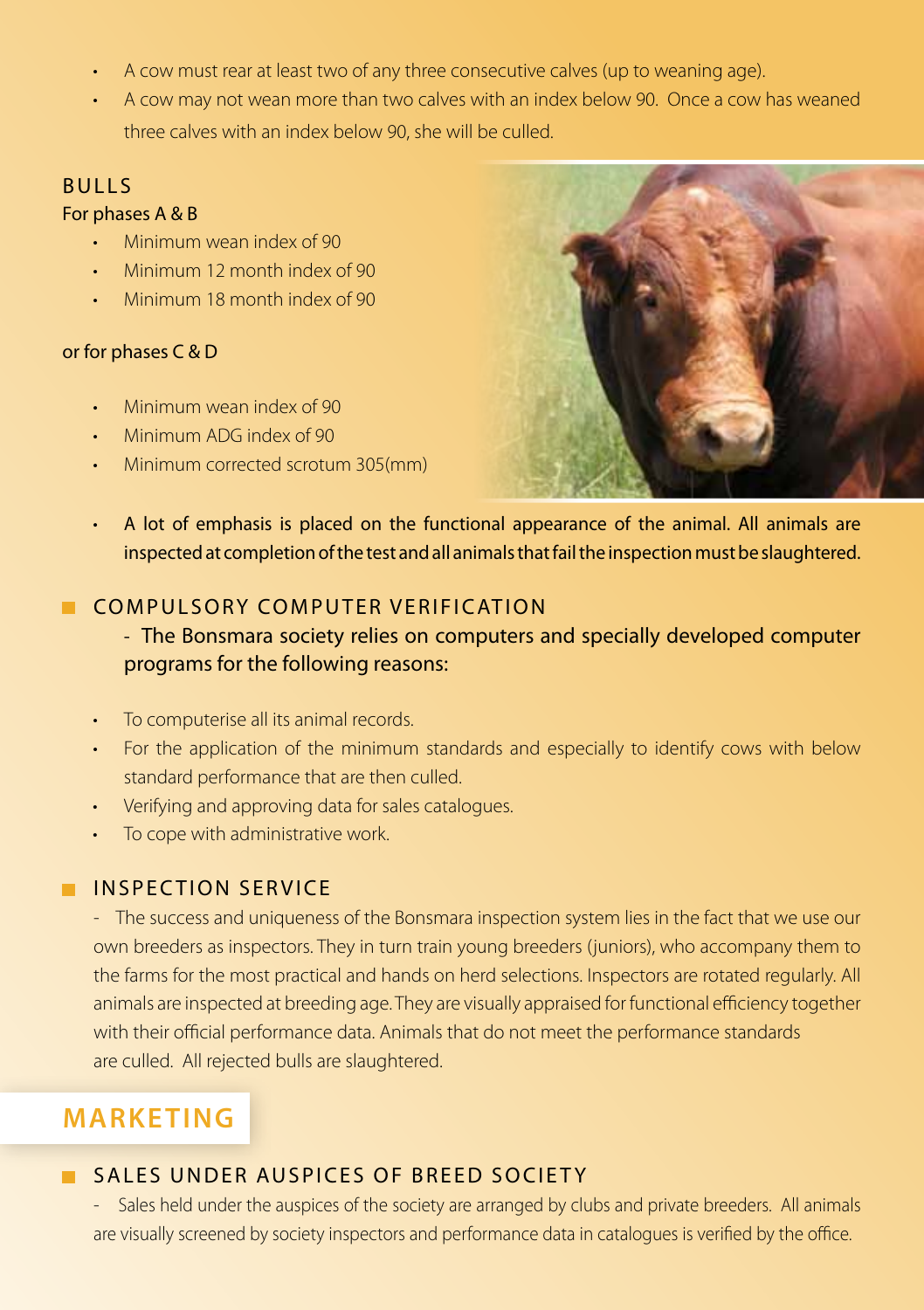### CLUBS

- Clubs conduct sales, host training and information days and perform various functions in all nine provinces.

### **PROMOTION**

- The breed is constantly promoted by means of the Bonsmara Journal, brochures, pamphlets and other highly informative promotional material.

### **SHOWS**

Bonsmara may be exhibited at shows but are not permitted to participate in any competitions. The Bonsmara has become the largest breed in South Africa without competing in shows. The elimination of competition between breeders at shows has been beneficial to relationships between breeders. Many farmers choose Bonsmara for the very reason that the breed prefers not to compete at shows.

### **Manpower**

### DEDICATED BREEDERS

- The implementation of the Bonsmara system rests squarely on the shoulders of dedicated breeders. A fine spirit of cooperation exists in the Bonsmara Society that stems from the following:

- Common goal in regards to red meat production. The ideal is to maintain a breed of cattle that is in step with the requirements of the commercial beef industry.
- Education to keep abreast of developments. The educational programme to aid breeders in developing functionally efficient cattle takes the form of:
	- Bonsmara days organized by regional clubs.
	- Inspectors' courses to attain uniformity.
	- Annual symposiums to keep abreast of scientific developments.
	- "Think tanks" with geneticists, animal scientists and veterinarians to evaluate the breed and decide on strategy.
	- Breeders forums to maintain standards and expand knowledge.

### $\blacksquare$  DEDICATED ADMINISTRATIVE STAFF

- The society has a small, yet close knit team of dedicated office personnel, communicating with breeders and the public on a regular basis.

### **Bonsmara Achievements in ARC Awards**

- 62% Out of the total of 40 914 cows qualifying for the ARC Best Producing Cow awards over the past 14 years, were awarded to Bonsmara.
- In the ABSA ARC Beef Cattle Improvement Herd Of The Year award, 14.5% Bonsmara herds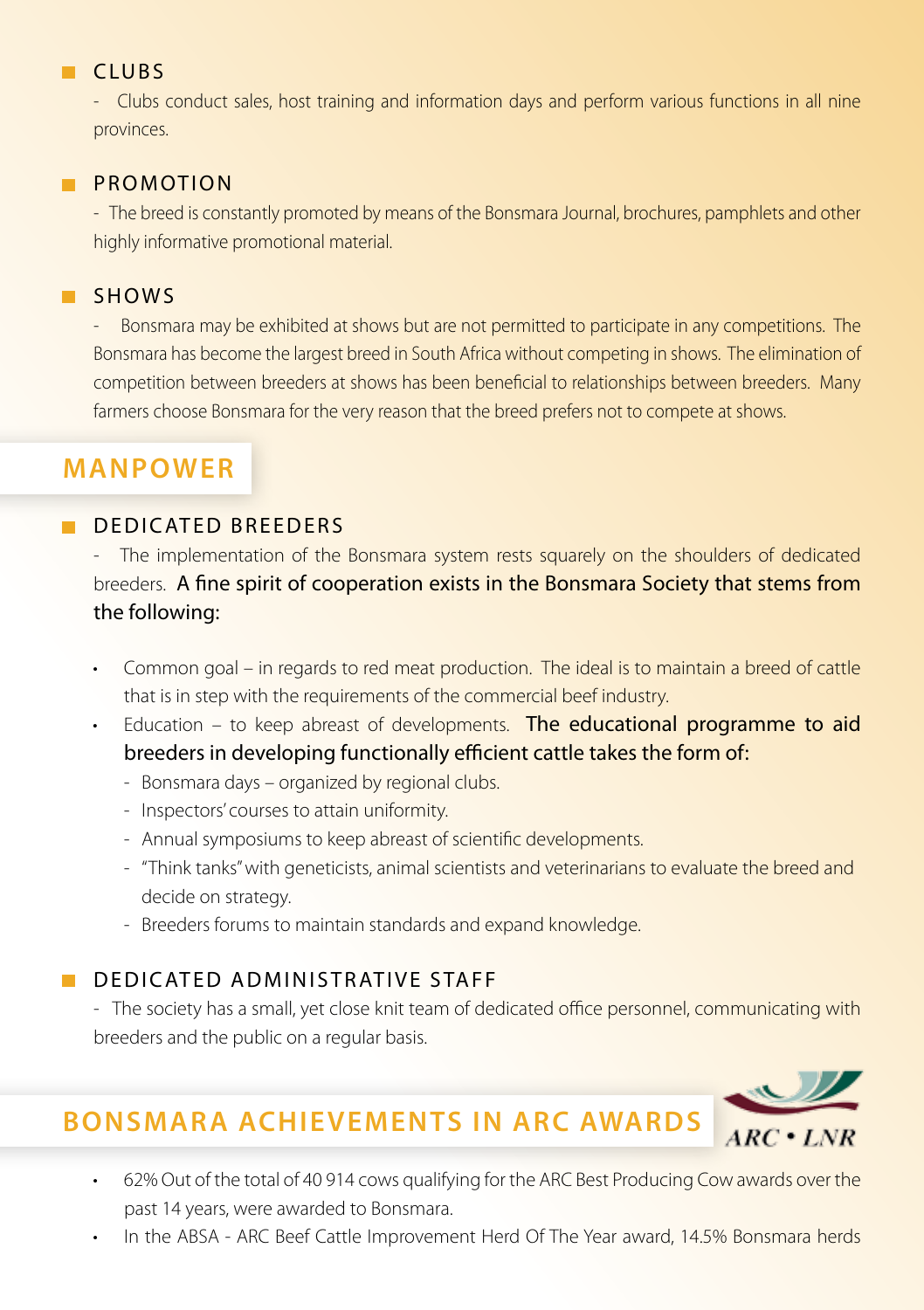qualified, in comparison to the average of 3.4% for all other beef cattle herds participating in the scheme.

• 67.8% Of the Bayer – ARC Platinum awards went to Bonsmara since the inception of the award.

### *How to become a member of the breed Society:*

- **Application forms are obtainable from the society.**
- **Performance Testing is a prerequisite for membership to the Bonsmara Breeders Society.**
- 20 Bonsmara type females are required for the initial herd. Application must be made for the inspection if any unapproved basic animals are involved.
- Completed applications for membership should be sent to the Bonsmara offices together with:
	- A map indicating the way from the nearest main road to the farm and stating distances between places.
	- • Six short names for the registration of the herd prefix and a choice of three herd designation marks of three letters each.
	- Cheque covering the required fees.

### *More information regarding the Bonsmara breed or membership is available upon request.*

The Bonsmara Society is proud of the exceptional service they provide to their members as well as the industry.

For more information on Bonsmara or how to become a member of the society, please contact us:

T: 051 448 6084 F: 051 448 6327 E-mail: info@bonsmara.co.za www.bonsmara.co.za

The office of Bonsmara SA is based in the S.A. Stud Book Building.

118 Henry Street • Bloemfontein

P.O. Box 12051 • Brandhof 9324

### Born to breed, *born to lead*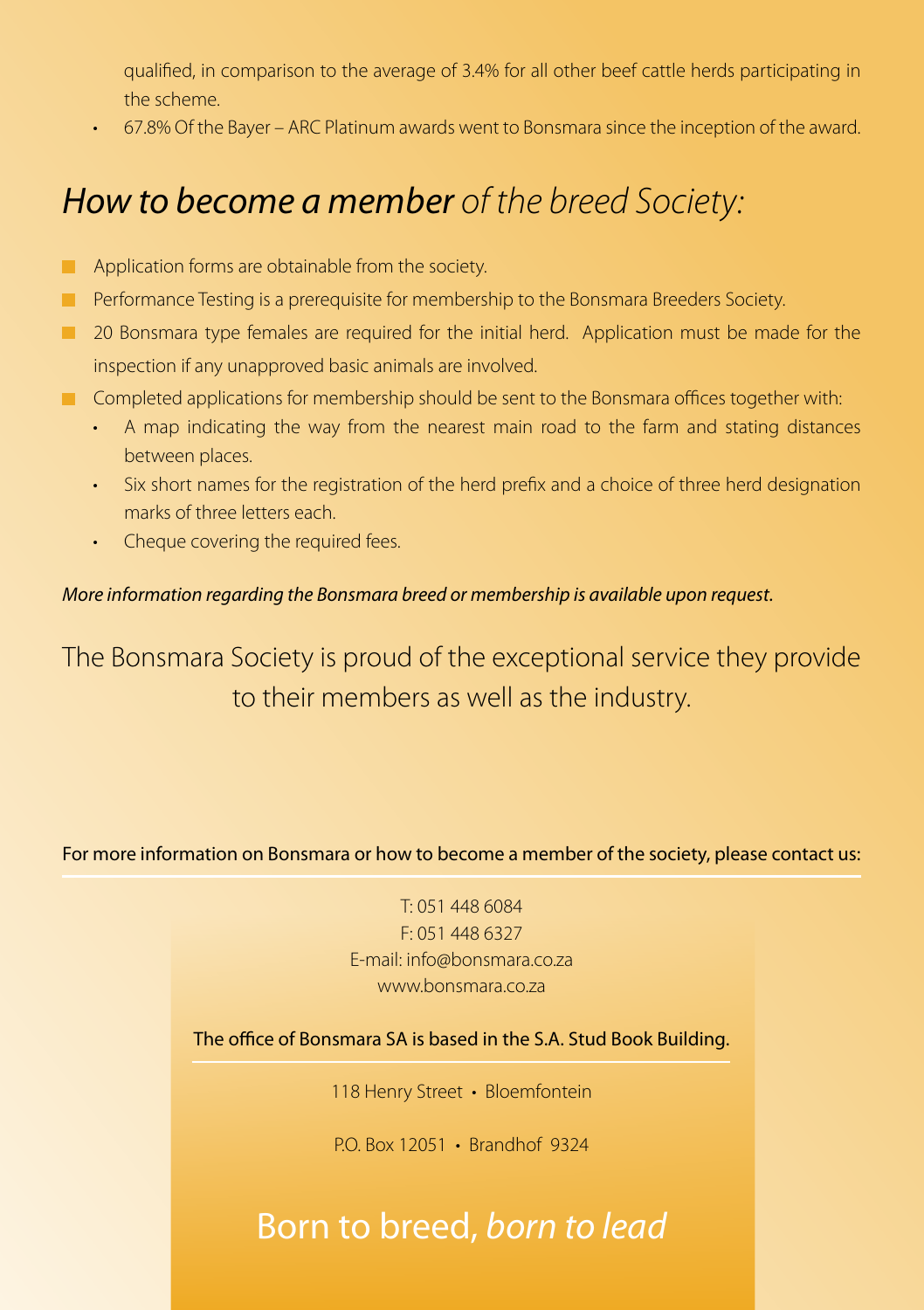

## **50 Reasons** why you should breed with Bonsmaras

### **The breed**

- Red Cattle
- Good adaptability
- Tick resistance
- Heat resistance
- Ideal mother breed for Commercial breeders
- Good re-conception
- Old cows marketable off the veld
- Bonsmara can thrive off the veld
- Excellent beef quality
- Fat deposition
- Performs under intensive and extensive conditions
- Good feed conversion
- Early maturity
- Ease of calving
- Fertile cows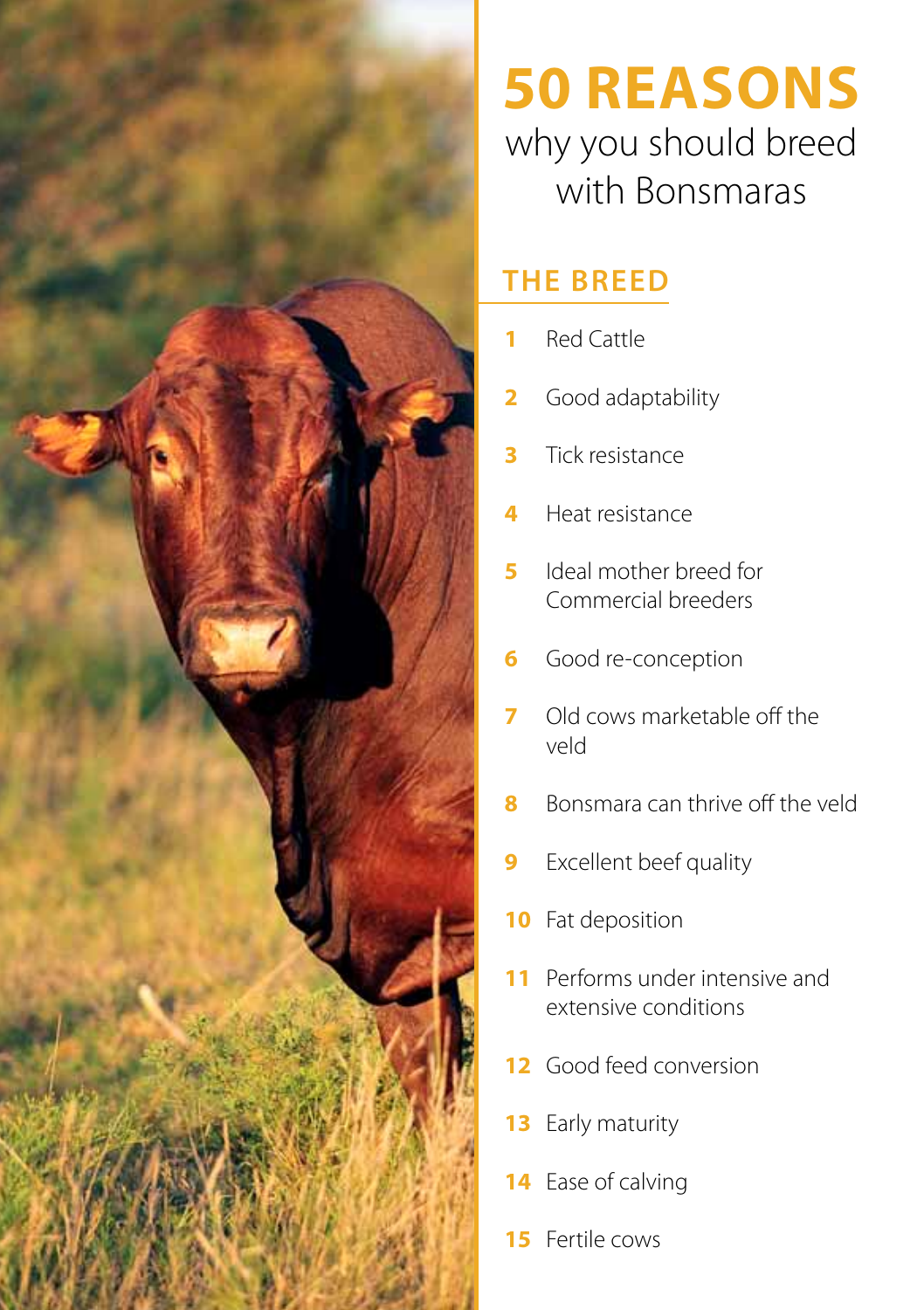- 16 Longevity
- Good milk production
- Good temperament
- Ideal carcass size
- Superior cow efficiency
- Ideal breed for beginners

### **The scheme**

- Minimum breed standards
- Credible performance testing
- Estimated breeding values
- 25 Large database
- Comprehensive auction catalogue
- Computers improve accessibility
- Independent inspectors
- Society and Council function efficiently
- Animals screened for auctions
- Broad minded society
- Nation-wide club structure

### **The people**

Trained breeders

- Enthusiastic Breeders
- Unity amongst breeders
- Breeders with integrity
- International Society
- Commercial breeders

### **Aids to better breeding**

- Data available through research
- Auctions under the Bonsmara Society's Auspices
- Reasonable prices
- Large herds, more effective selection
- Many phase C and D bulls
- Many phase B and field tests
- Excellent communication between Breeders and the Society
- Information days
- Modern Synthetic breed
- Brand marked beef
- Breeders widely distributed
- Proudly South African